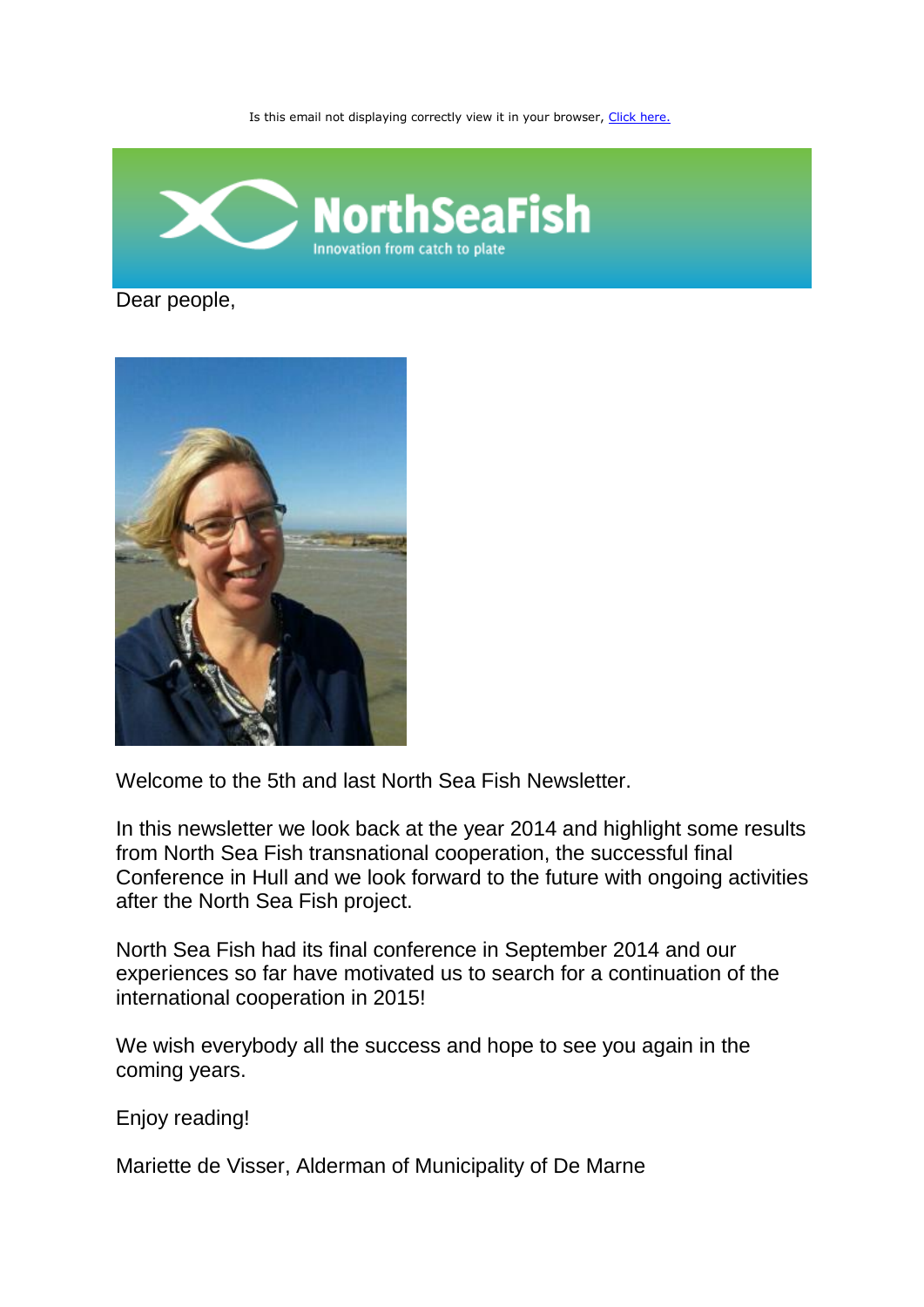# **Final Conference**

The North Sea Fish Final Conference took place on the 17th of September 2014. The event focussed at the prospects for North Sea fisheries including enhanced labelling, tourism initiatives, port developments and supply chain innovations.

The University of Hull hosted this special one-day conference to showcase the different approaches. Key note speakers and researchers were joined by delegates from seven different countries.

You can read the full conference report [here](http://www.northseafish.eu/uploads/pagetree/files/Final%20Conference%20North%20Sea%20Fish%20Report.pdf).



The conference provided a platform for discussion about sustainability from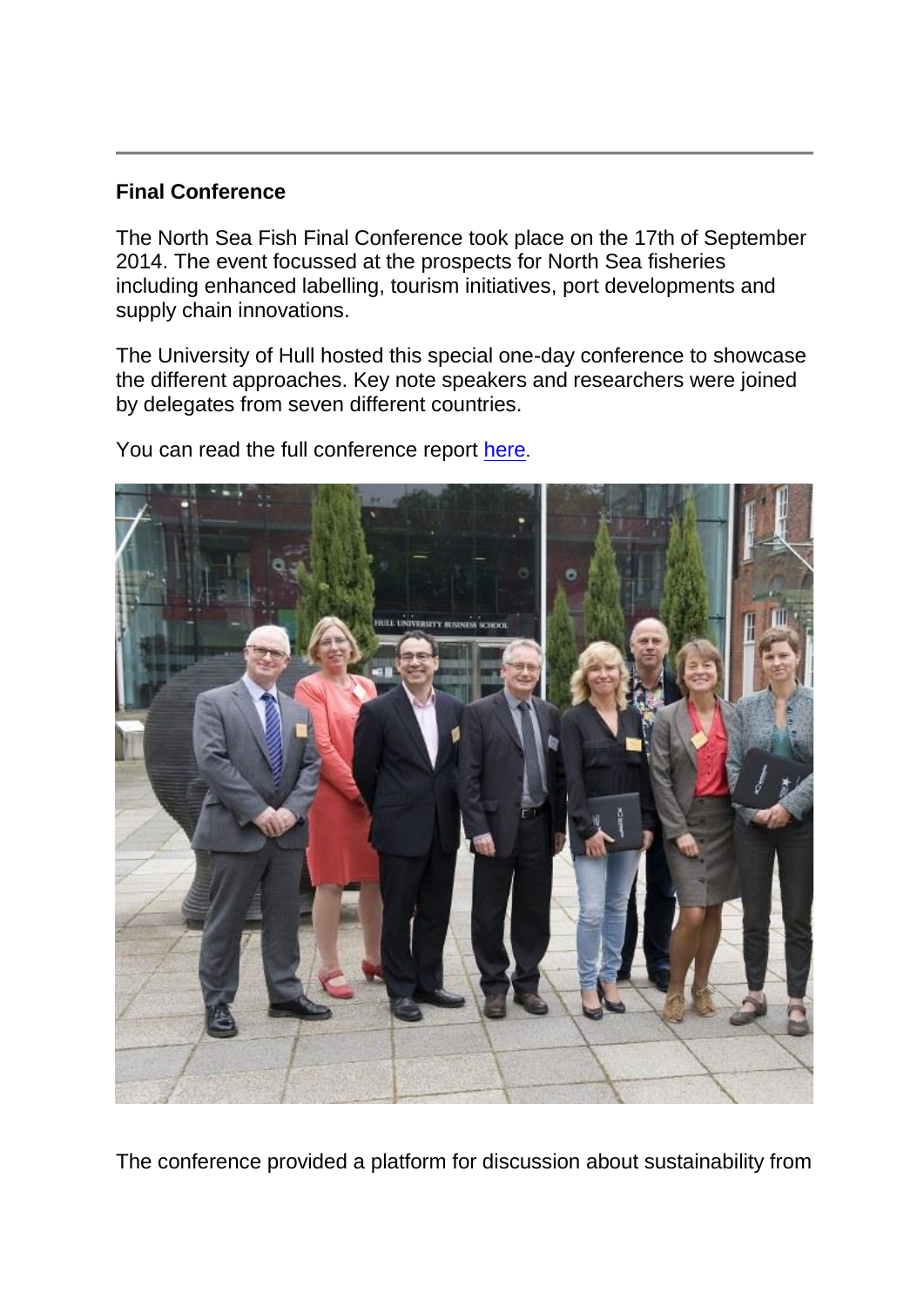many different angles – cultural and historical as well as the purely commercial. It gave the opportunity to address some important and often difficult questions: What do consumers want? Should we only be persuading them to eat more fish? Or should we be educating them to eat less fish but of a higher quality at a fairer price? And what does sustainability mean anyway? Attempting to answer these questions brought a high level of discussion from a truly representative audience. All the stakeholders within the fisheries supply chain were there – fishermen, processors, consumers and everything in between – and the speakers had to be at their very best to address the issues raised. These same delegates will now be able to take away what they have heard and apply them in their own regions and fishing communities. That is a legacy that the North Sea Fish project and its partners can truly be proud of.

## **Municipality of De Marne, lead partner**

Mariette de Visser, alderman of the municipality of De Marne and Lead partner of North Sea Fish, explained at the conference why North Sea Fish has been important to her region. The Marne has worked hard to take steps towards a more sustainable perspective for the fishery in the North of the Netherlands. The cooperation with the North Sea Fish partners turned out to be very helpful in this respect.

At the start of North Sea Fish, De Marne established a contact point for the fishery sector and its local community. This "supporter of the fishery" is Mr Douwe Hollenga, and he took some important steps to increase the communication and mutual understanding between the different parties in the harbour of Lauwersoog, especially between the fishery and governmental organisations. He also organised a round table to discuss an innovation agenda for the port and the fishery sector for the coming years. One of the outcomes is the current investigation of the possibilities to develop a bio refinery based on waste of shrimps.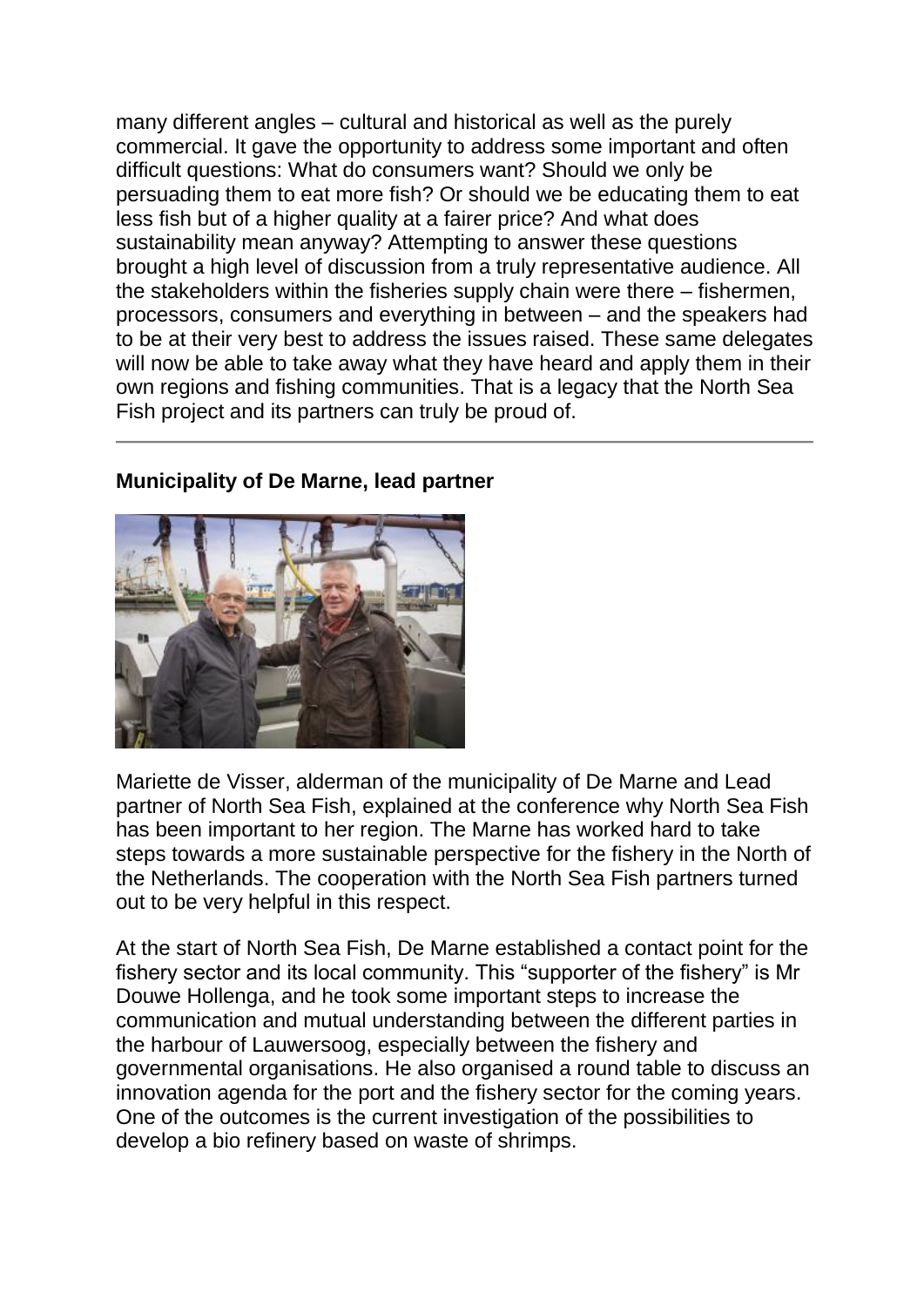

Linking tourism to the fisheries is another spearhead of the municipality De Marne, because explaining the circumstances and future possibilities of the fishery sector to people is an attractive way to involve them and convince them to eat more high quality and sustainably caught fish. An information point, cycle paths and walking routes and promotion of the coastal region support for the regional economy at the same time.

# **North Sea Fish at North Atlantic Seafood Forum**

North Sea Fish partners Nick Riley (University of Hull), Kim Sys (ILVO) and Arne Kinds (ILVO) attended the North Atlantic Seafood Forum in Bergen, March 4-6 2014 to disseminate the North Sea Project and to learn about how the seafood industry perceives 'sustainability' and how they see the future for seafood businesses.

Conclusions from the meeting:

Sustainability is mostly seen by the industry as a strategy to remain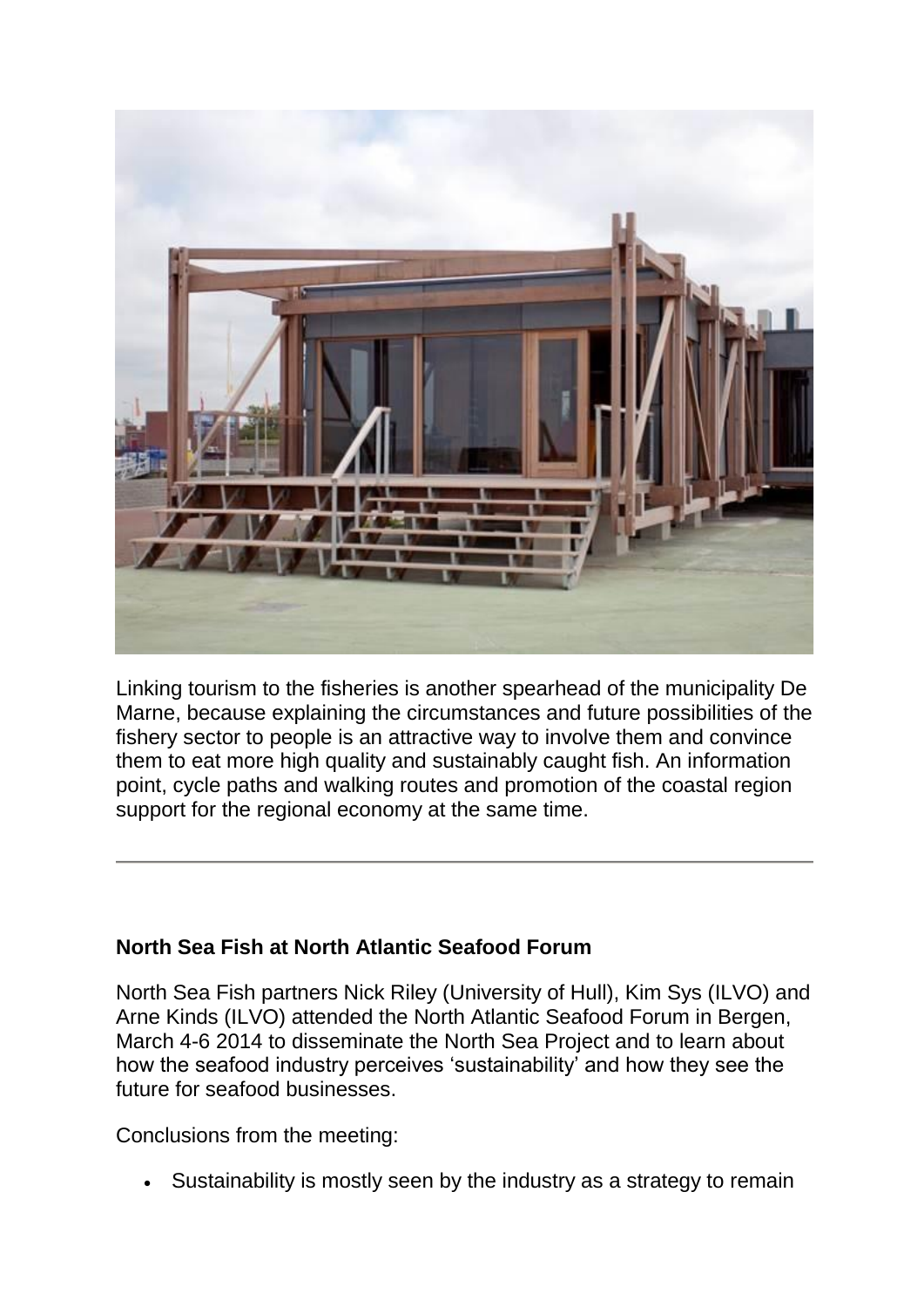competitive. Although the incentives may not be the right ones, we must recognize that it looks like the industry is increasingly taking up responsibility. This, combined with policy measures and a growing consciousness about sustainability among consumers, may benefit the environment.

 Aquaculture can help bridge the gap between demand and supply, but it should be evaluated in an appropriate context.

Several contacts were made for the North Sea Fish project which were followed-up.

Please find the take home messages [here.](http://www.northseafish.eu/uploads/pagetree/files/NSF_march2014_NASF_take%20home%20message.pdf)

# **European Maritime Day 2014**

With a well attended exhibition at the European Maritime Days on May 19- 20 2014 in Bremen the conference provided a great opportunity for the North Sea Fish project to present itself. All North Sea Fish partners were present and now and again on duty, explaining the project and talking to visitors. Some real good contacts have been made.

The partnership participated in several workshops and sessions relevant to North Sea Fish, e.g. on the future INTERREG programme and on drivers for innovation and improvements in fisheries, led by the Marine Stewardship Council (MSC).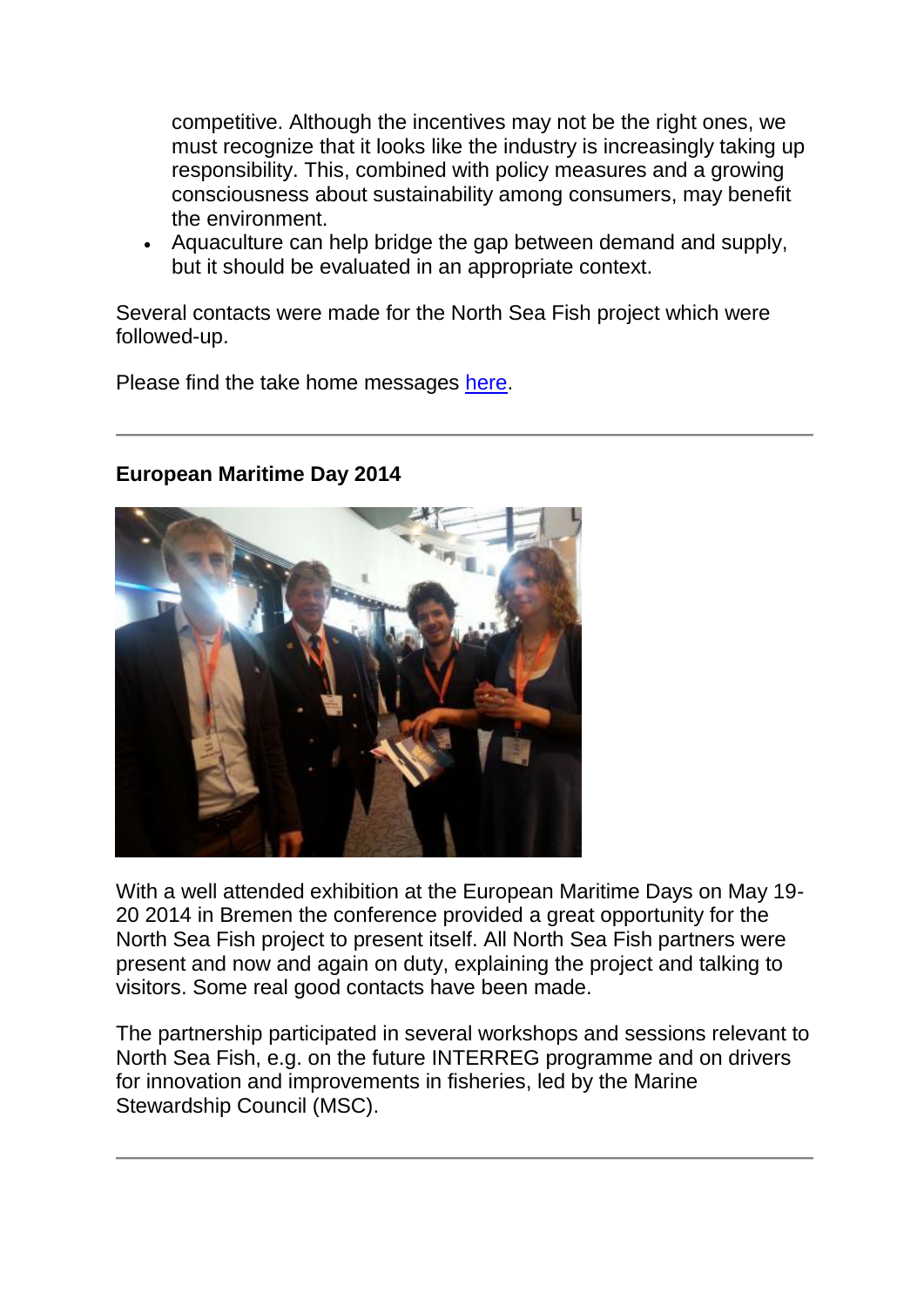## **Shrimp meeting in Lauwersoog**

On the 31st of October 2014 a meeting was organised about the future possibilities of shrimps, and innovative ideas for the supply chain and the shrimp market.

A consortium of research institutes and the industry showed the possibilities for a novel bio refinery process in order to create a sustainable, low energy marine waste stream into high value chemical products, fungicide for agriculture, but also food and feed, especially from shrimps-waste.



In addition, North Sea Fish partner ILVO explained their Fish Information System on Sustainability (FISS), which has been developed for the Belgian fisheries industrial sector. Nowadays seafood buyers have trouble meeting consumer demands for sustainably caught fish. In the last decade, seafood guides have been developed to assist the consumer in the purchase of ecologically sustainable seafood. Based on the information including catch area and fishing method, a seafood product is rated as being a good, acceptable or bad choice. Within North Sea Fish, ILVO disseminates the FISS concept in a broader North Sea region context. To that effect, ILVO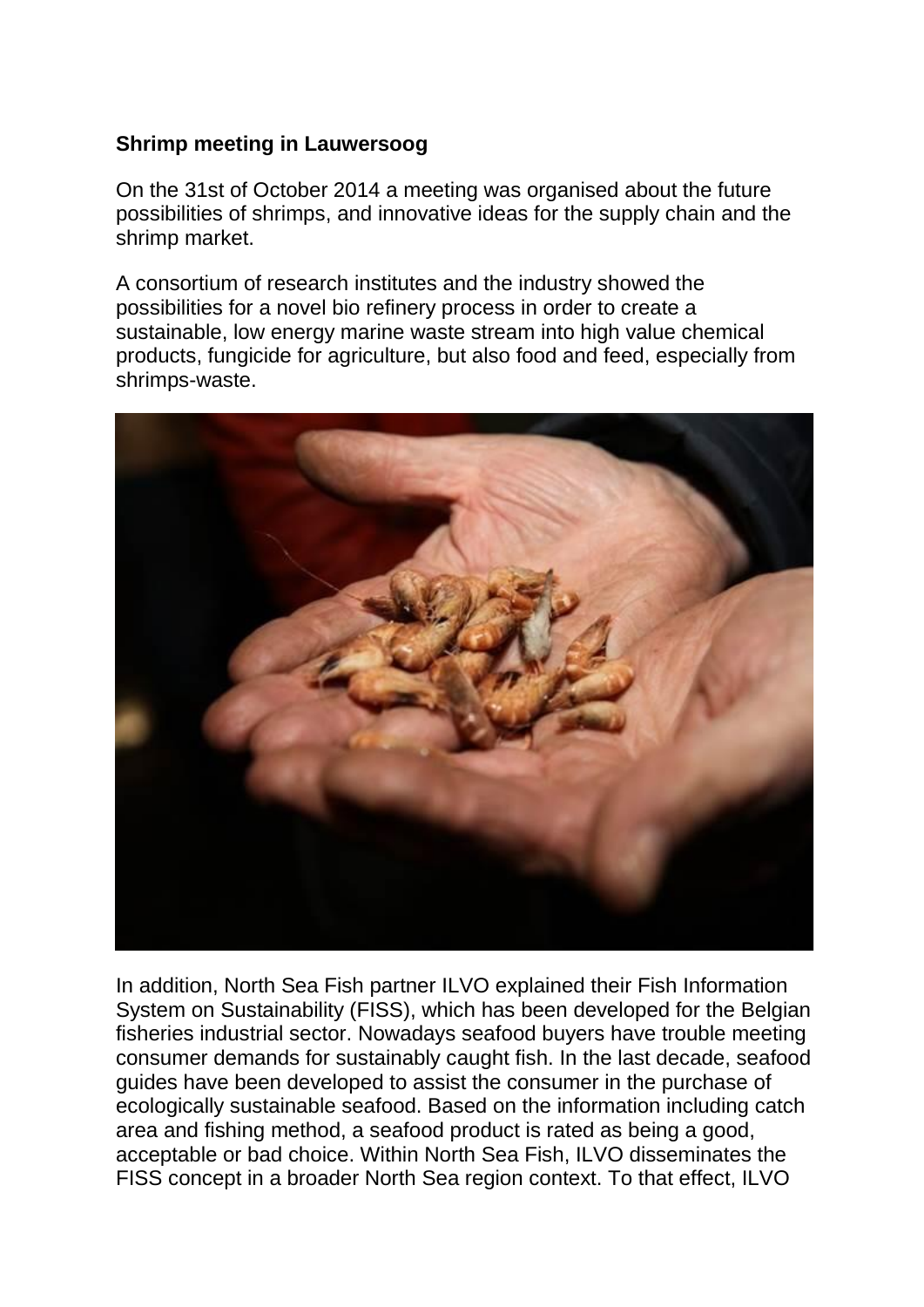contacted various relevant stakeholders (e.g. fish auctions, producer organizations and research institutes) to look for synergies between different initiatives and to create insight on how to develop a standardized system for the whole North Sea. The stakeholders in the Netherlands are interested in FISS and they were invited for this conference.

Last but not least, the meeting was also about the opportunities and benefits of a cooperative for fishermen, followed by a short discussion about the future of the innovation network BluePort and how to continue working on the results of NSF in Lauwersoog (De Marne).



# **Sustainable fish**

In the Nort Sea Fish regions, new ways to add value to the supply chain of fish by focusing on sustainability and high quality were organised. Some pilots use short, transparent supply chains, others promote the taste, exclusive dining and special occasions to eat fish. And telling the story behind the catch can raise awareness on sustainable fishing methods. Information on sustainable catching and quality labelling systems on fish packaging are starting to address some of these issues, but this will take time before its use is widely spread. [Read more](http://www.northseafish.eu/uploads/pagetree/files/NSF_folder_4-luik_LA3_DEF%20herdruk.pdf) about the approaches in the six North Sea Fish regions on how to achieve added value to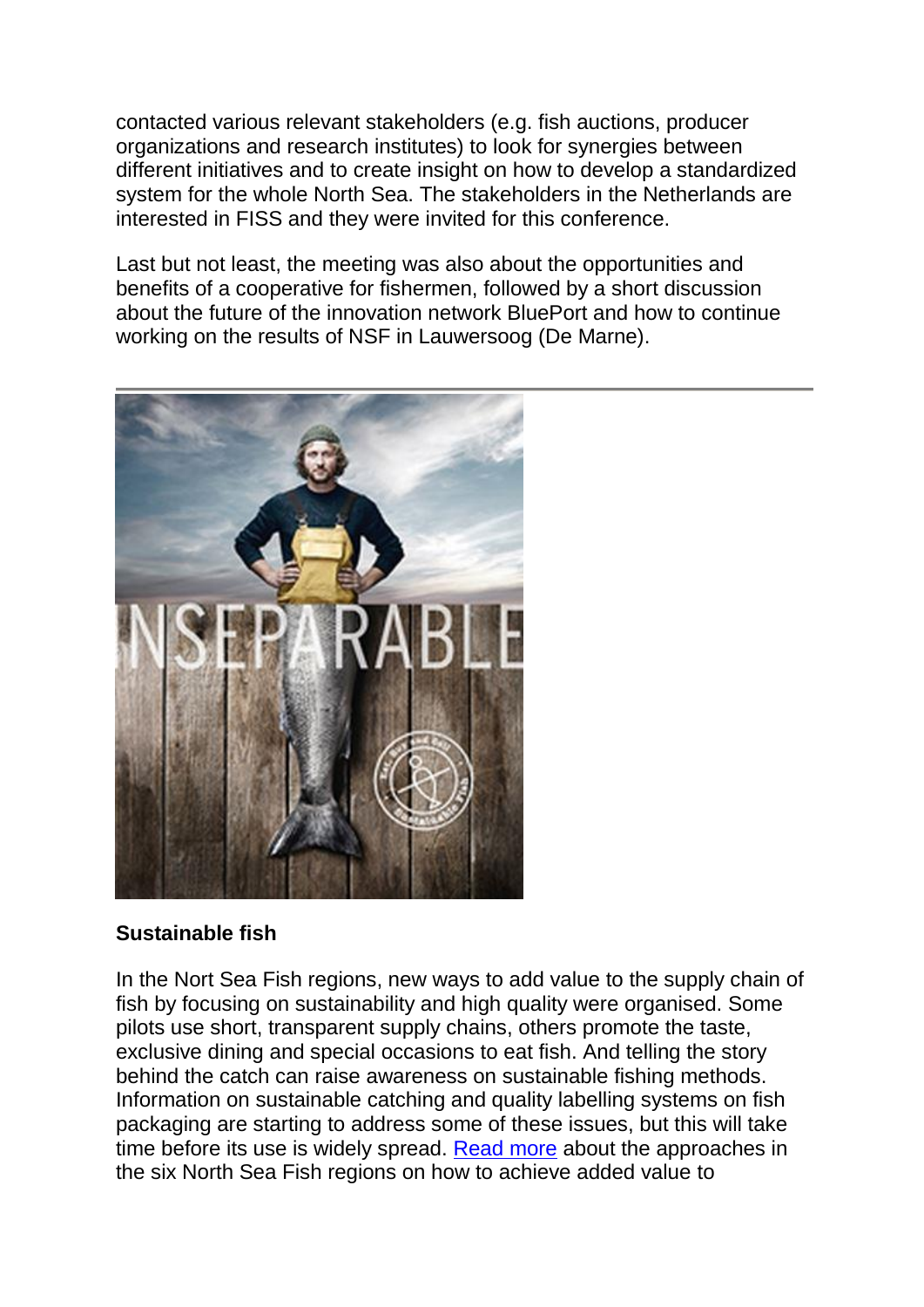sustainable fish.

ILVO set up an inquiry amongst all project partners in order to complete the 'Database on Sustainable Seafood Systems'. The survey deals with national, regional and local initiatives to valorise the sustainability and/or quality of fish and has been used to contribute to the 'Inseparable: eat, buy and sell sustainable fish' campaign of the European Commission. The **[inseparable](http://ec.europa.eu/fisheries/inseparable/en/home)** campaign provides information to help people choose sustainable seafood.

# **Finalisation**

North Sea Fish produced some good [results](http://www.northseafish.eu/summary-4th-report-page/) which are suitable for broader application in the future. The finalisation of the project concerns the transfer of lessons and results regarding broadening and specialisation. Please find our results in the latest [flyer.](http://www.northseafish.eu/uploads/pagetree/files/NSF_A5_kaart_2014_inlegvel%20final%20results.pdf)

### **Continuous communication**



After two years of cooperation, North Sea Fish has contributed substantially to increase chances for the fishery sector and sustainable approaches. And although North Sea Fish is coming to an end, the good news is that we will keep our website for at least another two years and our results and activities are now used as starting points for several follow up projects, which you will hopefully hear more about in the near future.

So keep in touch with North Sea Fish and the partners and check our webiste www.northseafish.eu regularly!